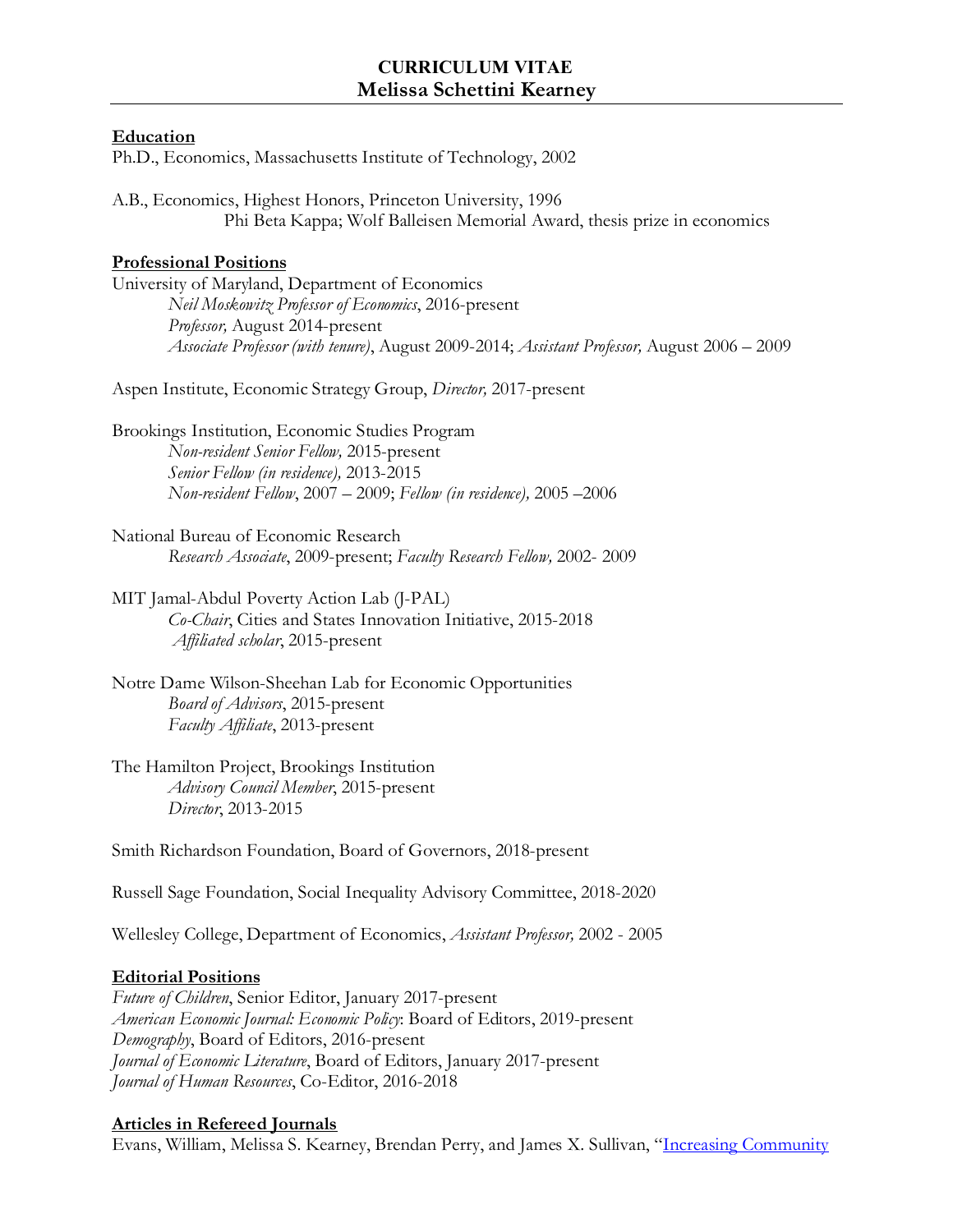[College Completion Rates among Low-Income Students: Evidence from a Randomized Controlled](http://www.nber.org/papers/w24150)  [Trial Evaluation of a Case Management Intervention,](http://www.nber.org/papers/w24150)" *Journal of Policy Analysis and Management*, September 2020.

[Hershbein,](https://www.nber.org/people/brad_hershbein) Brad, [Melissa Schettini Kearney,](https://www.nber.org/people/melissa_kearney) [Luke W. Pardue,](https://www.nber.org/people/lpardue) "College Attainment, Income Inequality, and Economic Security: A Simulation Exercise," *AEA Papers & Proceedings* May 2020, *forthcoming* (longer version[: NBER Working Paper No. 26747](https://www.nber.org/papers/w26747) February 2020.)

Abraham, Katharine and Melissa S. Kearney. ["Explaining the Decline in the U.S. Employment-to-](http://nber.org/papers/w24333)[Population Ratio: A Review of the Evidence,](http://nber.org/papers/w24333) forthcoming, *Journal of Economic Literature* (NBER Working Paper No. 24333, February 2018.)

Evans, William N., Melissa S. Kearney, Brendan Perry and James X. Sullivan, ["A Cautionary Tale](https://www.aeaweb.org/articles?id=10.1257/pandp.20191014)  [about Emergency Financial Assistance without Services:](https://www.aeaweb.org/articles?id=10.1257/pandp.20191014) Evidence from a Randomized Controlled Trial Evaluation at a Community College," *AEA Papers & Proceedings* Vol. 109, May 2019.

Browman, [Alexander S.](https://www.nature.com/articles/s41562-018-0523-0#auth-1) [, Mesmin Destin,](https://www.nature.com/articles/s41562-018-0523-0#auth-2) [Melissa S. Kearney,](https://www.nature.com/articles/s41562-018-0523-0#auth-3) and [Phillip B. Levine,](https://www.nature.com/articles/s41562-018-0523-0#auth-4) ["How](https://www.nature.com/articles/s41562-018-0523-0) [economic inequality shapes mobility expectations and behaviour in disadvantaged youth,](https://www.nature.com/articles/s41562-018-0523-0)" *Nature Human Behaviour* 3, February 2019: 214–220.

Kearney, Melissa S. and Philip Levine, "Early Childhood Education by Television: Lessons from [Sesame Street"](https://pubs.aeaweb.org/doi/pdfplus/10.1257/app.20170300) *American Economic Journal: Applied Economics* 11(1), February 2019: 318-350.

Kearney, Melissa and Riley Wilson, "Male Earnings, Marriageable [Men, and Non-Marital Fertility:](https://www.mitpressjournals.org/doi/abs/10.1162/REST_a_00739)  [Evidence from the Fracking Boom,](https://www.mitpressjournals.org/doi/abs/10.1162/REST_a_00739)" *Review of Economics and Statistics* 100(4), October 2018: 678-690*.*

Kearney, Melissa S. and Philip Levine, ["The Economics of Non-Marital Childbearing and the](http://www.annualreviews.org/doi/abs/10.1146/annurev-economics-063016-103749)  [Marriage Premium for Children,](http://www.annualreviews.org/doi/abs/10.1146/annurev-economics-063016-103749)" *Annual Review of Economics* (9), September 2017.

Kearney, Melissa S. and Philip Levine, ["Income Inequality, Social Mobility, and the Decision to](http://www.brookings.edu/%7E/media/projects/bpea/spring-2016/kearneylevine_incomeinequalityupwardmobility_conferencedraft.pdf)  [Drop-Out of High School.](http://www.brookings.edu/%7E/media/projects/bpea/spring-2016/kearneylevine_incomeinequalityupwardmobility_conferencedraft.pdf)" *Brookings Papers on Economic Activity*, March 2016.

Kearney, Melissa S. and Phillip Levine, ["Media Influences on Social](http://pubs.aeaweb.org/doi/pdfplus/10.1257/aer.20140012) Outcomes: The Impact of MTV's [16 and Pregnant on Teen Childbearing,](http://pubs.aeaweb.org/doi/pdfplus/10.1257/aer.20140012)" *American Economic Review* 105(12), 2015: 3597-3632*.*

Filiz-Ozbay, Emel, Kyle Hyndman, Jonathan Guryan, Melissa Kearney, and Erkut Ozbay, ["Do](http://www.sciencedirect.com/science/article/pii/S0047272715000298)  [Lottery Payments Induce Savings Behavior? Evidence from the Lab."](http://www.sciencedirect.com/science/article/pii/S0047272715000298) *Journal of Public Economics* (126), June 2015: 1-24.

Kearney, Melissa S. and Phillip Levine, ["Investigating Recent Trends in the U.S. Teen Birth](http://www.sciencedirect.com/science/article/pii/S0167629615000041)  [Rates,"](http://www.sciencedirect.com/science/article/pii/S0167629615000041) *Journal of Health Economics (41),* May 2015: 15-29.

Dettling, Lisa and Melisa S. Kearney. "House Prices and Birth Rates: The Impact of the Real Estate [Market on the Decision to Have a Baby,](http://www.sciencedirect.com/science/article/pii/S0047272713001904)" *Journal of Public Economics* 110, February 2014: 1-166

Kearney, Melissa S. and Phillip Levine. ["Income Inequality and Early, Non-Marital Childbearing,](http://jhr.uwpress.org/content/49/1/1.refs)" *Journal of Human Resources* 49, winter 2014: 1-31.

Kearney, Melissa S. and Phillip Levine, ["Why is the Teen Birth Rate So High in the United States](https://www.aeaweb.org/articles.php?doi=10.1257/jep.26.2.141)  [and Why Does it Matter?"](https://www.aeaweb.org/articles.php?doi=10.1257/jep.26.2.141) *Journal of Economic Perspectives* 26(2), Spring 2012: 141-63.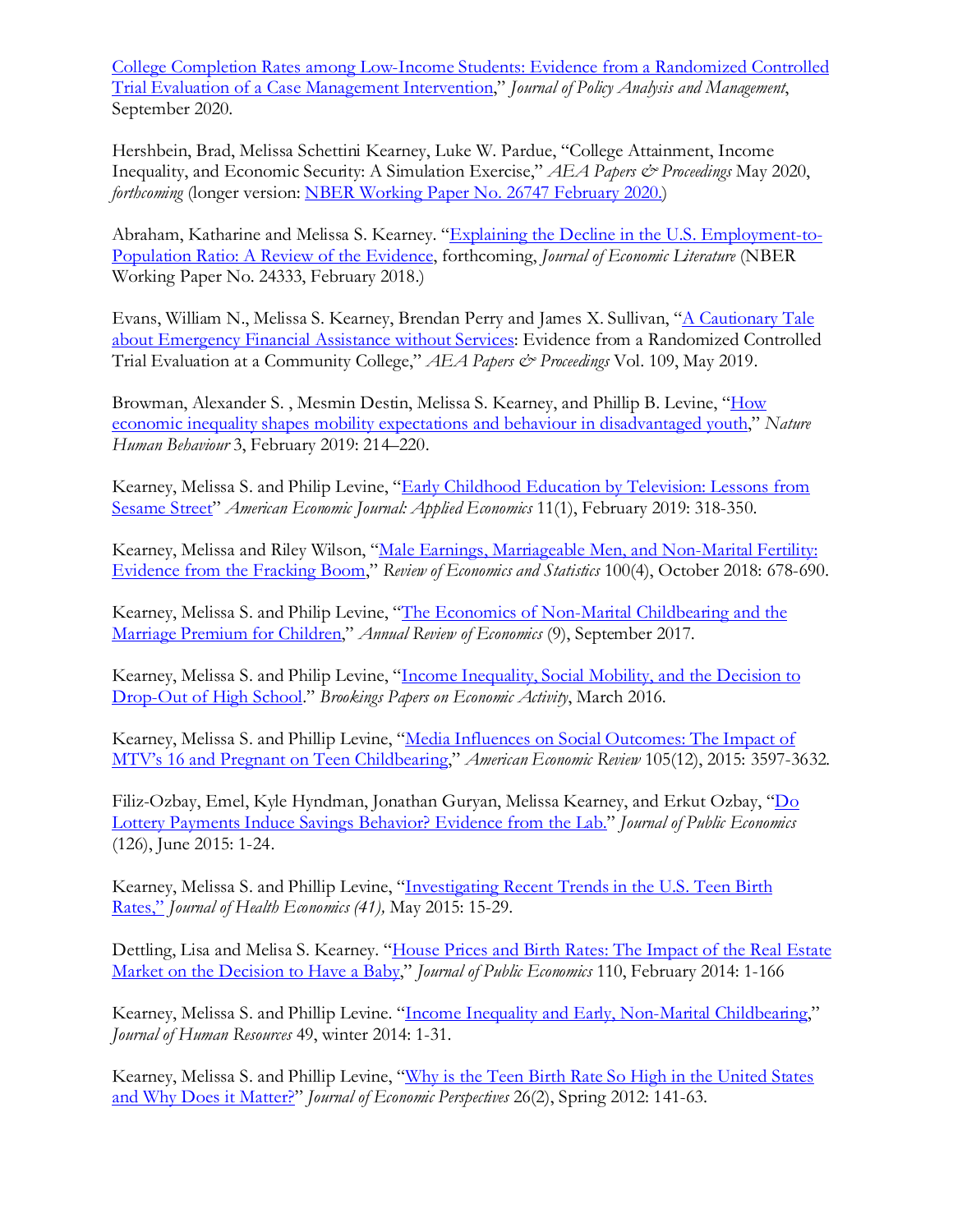Freedman, Seth, Melissa Kearney, and Mara Lederman. **"**[Product Recalls, Imperfect Information,](http://www.mitpressjournals.org/doi/pdf/10.1162/REST_a_00162)  [and Spillover Effects: Lessons from the Consumer Response to the 2007 Toy Recalls,](http://www.mitpressjournals.org/doi/pdf/10.1162/REST_a_00162)" *Review of Economics and Statistics* 94(2), May 2012: 499-516.

Guryan, Jonathan and Melissa S. Kearney, ["Is Lottery Gambling Addictive?"](https://www.aeaweb.org/articles.php?doi=10.1257/pol.2.3.90) *AEJ: Economic Policy* 2(3)*,* August 2010: 90–110.

Kearney, Melissa S. and Phillip Levine. ["Subsidized Contraception, Fertility, and Sexual Behavior,](http://www.mitpressjournals.org/doi/pdf/10.1162/rest.91.1.137)" *Review of Economics and Statistics* 91(1), October 2010: 137.

Guryan, Jonathan, Erik Hurst, and Melissa S. Kearney. ["Parental Education and Parental Time with](http://pubs.aeaweb.org/doi/pdfplus/10.1257/jep.22.3.23)  [Children,"](http://pubs.aeaweb.org/doi/pdfplus/10.1257/jep.22.3.23) *Journal of Economic Perspectives* 22(3), Summer 2008: 23-46.

Autor, David H, Lawrence F. Katz, and Melissa S. Kearney. ["Trends in U.S. Wage Inequality: Re-](http://economics.mit.edu/files/586)[Assessing the Revisionists,](http://economics.mit.edu/files/586)" *Review of Economics and Statistics* 90(2), May 2008, 300-323.

Guryan, Jonathan and Melissa S. Kearney. ["Gambling at Lucky Stores: Evidence from State Lottery](https://www.aeaweb.org/articles.php?doi=10.1257/aer.98.1.458)  [Sales,](https://www.aeaweb.org/articles.php?doi=10.1257/aer.98.1.458)" *American Economic Review* 98 (1), March 2008: 458-73.

Duggan, Mark and Melissa S. Kearney. ["The Impact of Child SSI Enrollment on Household](http://www.jstor.org/stable/pdf/30162807.pdf)  [Outcomes: Evidence from the SIPP,](http://www.jstor.org/stable/pdf/30162807.pdf)" *Journal of Policy Analysis and Management* 26(4)*,* 2007: 861-886.

Kearney, Melissa S. ["State Lotteries and Consumer Behavior,"](http://www.sciencedirect.com/science/article/pii/S0047272704001732) *Journal of Public Economics* 89, 2005: 2269-2299*.* 

Kearney, Melissa S. ["The Economic Winners and Losers of Legalized Gambling,](http://econpapers.repec.org/article/ntjjournl/v_3a58_3ay_3a2005_3ai_3a2_3ap_3a281-302.htm)" *National Tax Journal* 58*,* June 2005: 281-302.

Kearney, Melissa S. ["Is There an Effect of Incremental Welfare Benefits on Fertility Behavior? A](http://jhr.uwpress.org/content/XXXIX/2/295.full.pdf+html)  [Look at the Family Cap"](http://jhr.uwpress.org/content/XXXIX/2/295.full.pdf+html) *Journal of Human Resources* 39(2), 2004: 295-325.

#### **Chapters in books and edited volumes**

Kearney, Melissa and Phillip Levine, ["Role Models, Mentors, and Media Influences,](https://futureofchildren.princeton.edu/sites/futureofchildren/files/foc_vol_30_no_1_combined_v6.pdf)" in ed. Melissa Kearney and Ron Haskins, "How Cultural Factors Shape Economic Outcomes," *Future of Children* June 2020.

Kearney, Melissa S. and Magne Mogstad. ["Universal Basic Income \(UBI\) as a Policy Response to](https://economicstrategygroup.org/resource/universal-basic-income-ubi-as-a-policy-response-to-current-challenges/)  [Current Challenges,](https://economicstrategygroup.org/resource/universal-basic-income-ubi-as-a-policy-response-to-current-challenges/)" in ed. Melissa S. Kearney and Amy Ganz, *Maintaining the Strength of American Capitalism*, Aspen Institute Economic Strategy Group, December 2019.

Kearney, Melissa. ["Promoting economic security and upward mobility with programmes that](http://voxeu.org/content/economics-and-policy-age-trump)  [support low-income families and youth,](http://voxeu.org/content/economics-and-policy-age-trump)" in Ed. Chad Bown, *Economics and Policy in the Age of Trump*, VOXEU. June 2017.

Kearney, Melissa. ["Should we be concerned about income inequality?](http://www.aei.org/spotlight/econ-labor-should-we-be-concerned-about-income-inequality/)" in Ed. Michael Strain, *The U.S. Labor Market: Questions and Challenges for U.S. Policy*. Washington D.C.: American Enterprise Institute. June 2016.

Duggan, Mark, Melissa S. Kearney, and Stephanie Rennane. 2016. ["The Supplemental Security](http://www.press.uchicago.edu/ucp/books/book/chicago/E/bo24347989.html)  [Income Program"](http://www.press.uchicago.edu/ucp/books/book/chicago/E/bo24347989.html) In R. A. Moffitt (Ed.) *Economics of Means-Tested Transfer Programs in the U.S., Volume II* (pp. 1-58). Chicago, IL: University of Chicago Press.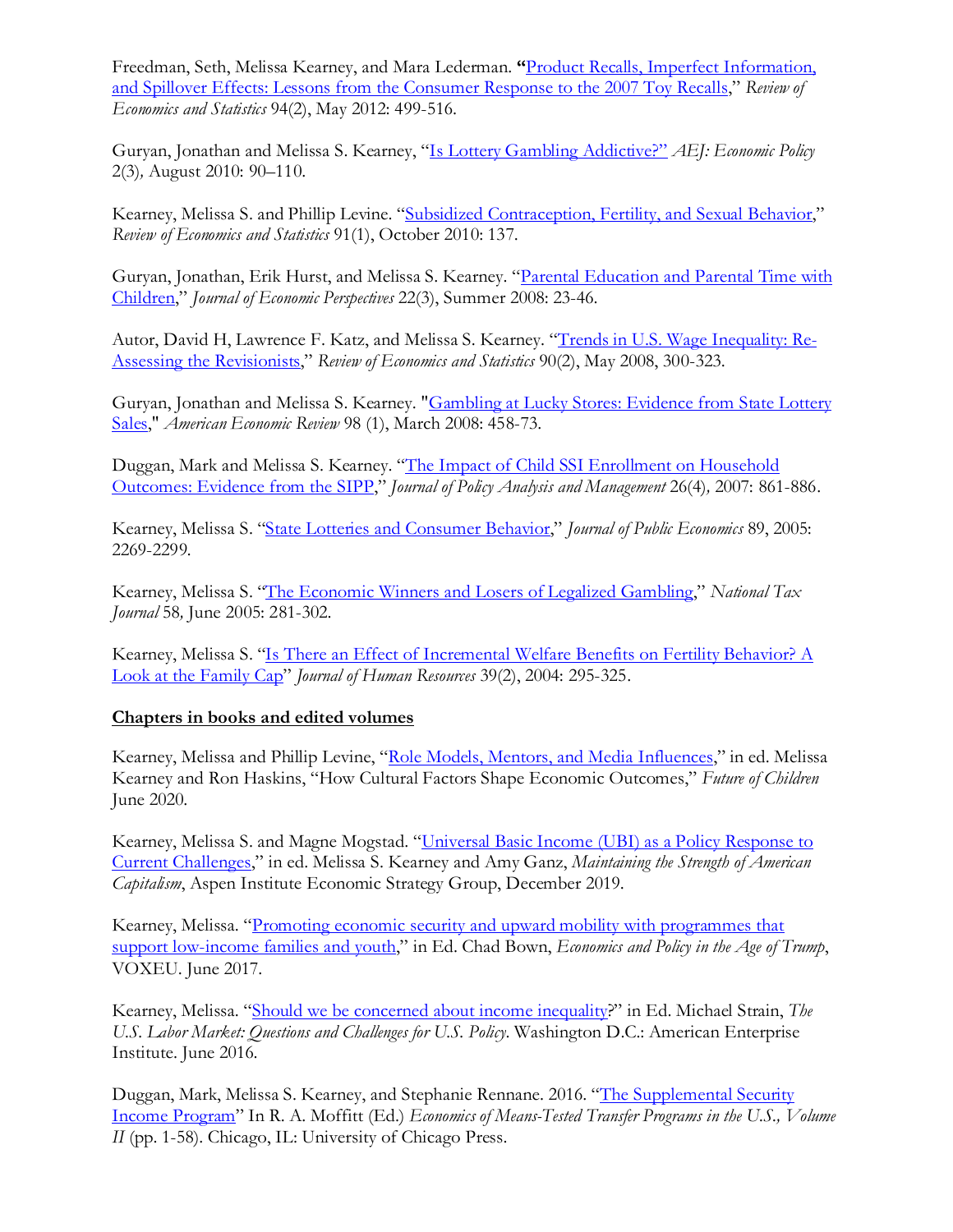Kearney, Melissa S., Peter Tufano, Erik Hurst, and Jonathan Guryan. "Making Savings Fun: An [Overview of Prize-Linked Savings,](http://www.nber.org/papers/w16433.pdf)" in ed. Olivia Mitchell and Ammamaria Lusardi, *Financial Literacy: Implications for Retirement Security and the Financial Marketplace, Oxford University Press, 2011.* 

Kearney, Melissa S. and Phillip Levine. ["Socioeconomic Disadvantage and Early Childbearing,](http://www.nber.org/papers/w13436.pdf)" in ed. Jonathan Gruber, An Economics Perspective on the Problems of Disadvantaged Youth, University of Chicago Press, October 2009.

Kearney, Melissa S. ["Teen Pregnancy Prevention,](http://press.uchicago.edu/ucp/books/book/chicago/T/bo9744193.html)" in ed. Phillip Levine and David Zimmerman, Targeting Investments in Youth: Fighting Poverty when Resources are Limited, Princeton University Press, October 2010.

#### **Books and volumes edited**

Kearney, Melissa S. and Ron Haskins (editors), *[How Cultural Factors Shape Economic Outcomes,](https://futureofchildren.princeton.edu/sites/futureofchildren/files/foc_vol_30_no_1_combined_v6.pdf) Future of Children,* Princeton University: June 2020.

Kearney, Melissa S. and Amy Ganz (editors), *[Maintaining the Strength of American Capitalism](https://economicstrategygroup.org/resource/maintaining-the-strength-of-american-capitalism/)*, Aspen Institute Economic Strategy Group, November 2019.

Kearney, Melissa S. and Amy Ganz (editors). *[Expanding Economic Opportunity for More Americans:](https://assets.aspeninstitute.org/content/uploads/2019/01/ESG_Report_Expanding-Economic-Opportunity-for-More-Americans.pdf?_ga=2.77924052.1522700860.1552327254-1274438745.1537820442)  [Bipartisan Policies to Increase Work, Wages, and Skills](https://assets.aspeninstitute.org/content/uploads/2019/01/ESG_Report_Expanding-Economic-Opportunity-for-More-Americans.pdf?_ga=2.77924052.1522700860.1552327254-1274438745.1537820442)*. Aspen Institute Economic Strategy Group, February 2019.

Kearney, Melissa and Benjamin Harris (editors). *[Policies to Address Poverty in America](http://www.hamiltonproject.org/assets/files/policies_address_poverty_in_america_full_book.pdf)*, The Hamilton Project: June 2014.

#### **Other publications**

Kearney, Melissa S. and Phillip B. Levine. [Half a Million Fewer Children? The Coming Covid Baby](https://www.brookings.edu/research/half-a-million-fewer-children-the-coming-covid-baby-bust)  [Bust."](https://www.brookings.edu/research/half-a-million-fewer-children-the-coming-covid-baby-bust) Brookings Institution. June 15, 2020.

Furman, Jason, Timothy Geithner, Glenn Hubbard, and Melissa Kearney, ["Promoting Economic](https://www.economicstrategygroup.org/publication/promoting-economic-recovery-after-covid-19/)  [Recovery After Covid-19"](https://www.economicstrategygroup.org/publication/promoting-economic-recovery-after-covid-19/) Aspen Economic Strategy Group Task Force Report, June 2020.

Kearney, Melissa and Luke Pardue, ["Exposure on the Job: Who are the Essential Workers Who](https://www.brookings.edu/research/exposure-on-the-job/)  [Cannot Work from Home?](https://www.brookings.edu/research/exposure-on-the-job/)" May 2020. Brookings Institute.

Kearney, Melissa and Luke Pardue, ["COVID-19 Social Insurance Payments to U.S. Households,"](https://econofact.org/covid-19-social-insurance-payments-to-u-s-households) EconoFact, March 2020.

Kearney, Melissa, ["Widening Socioeconomic Differences in Children's Family Structure,](https://econofact.org/tag/family-structure)" EconoFact, June 2019.

Kearney, Melissa, [How Should Governments Address Income Inequality? Putting Piketty into](https://www.foreignaffairs.com/reviews/review-essay/2017-10-16/how-should-governments-address-inequality)  [Practice,](https://www.foreignaffairs.com/reviews/review-essay/2017-10-16/how-should-governments-address-inequality) *Foreign Affairs*, November/December 2017.

Kearney, Melissa, ["Welfare and the Federal Budget,](https://econofact.org/welfare-and-the-federal-budget)" EconoFact, July 2017.

Kearney, Melissa and Philip B. Levine, ["Income Inequality and the Decision to Drop Out of High](https://www.bostonfed.org/publications/communities-and-banking/2017/winter/income-inequality-and-the-decision-to-drop-out-of-high-school.aspx)  [School](https://www.bostonfed.org/publications/communities-and-banking/2017/winter/income-inequality-and-the-decision-to-drop-out-of-high-school.aspx)," Communities & Banking. Federal Reserve Bank of Boston 28(1), winter 2017.

Gale, William, Melissa Kearney, and Peter Orszag. ["Would a significant increase in the top income](http://www.brookings.edu/%7E/media/research/files/papers/2015/09/28-taxes-inequality/would-top-income-tax-alter-income-inequality.pdf)  [tax rate substantially alter income inequality?"](http://www.brookings.edu/%7E/media/research/files/papers/2015/09/28-taxes-inequality/would-top-income-tax-alter-income-inequality.pdf) Brookings Institution. September 28, 2015.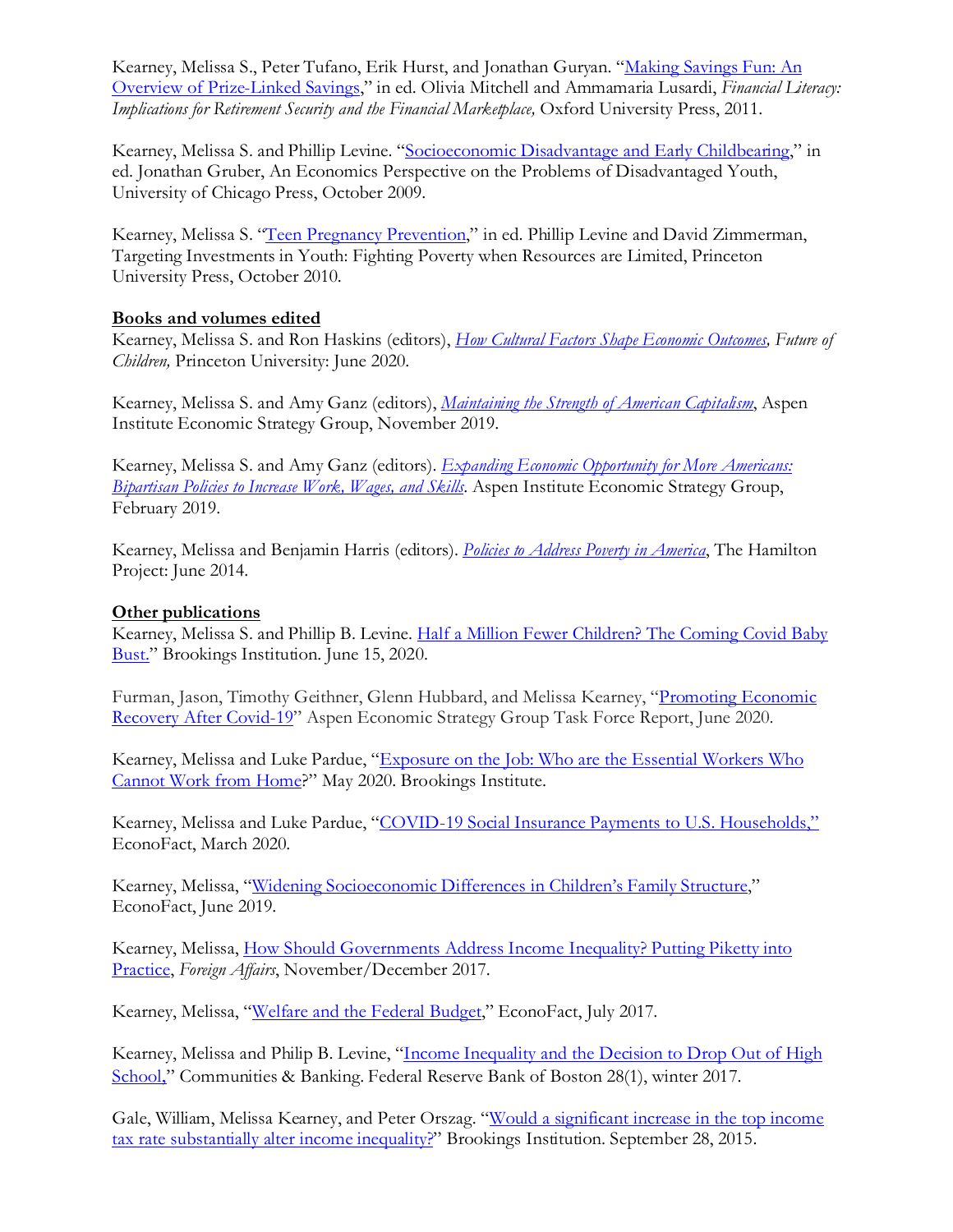Kearney, Melissa, Brad Hershbein, and Elisa Jacome "Profiles of Change: Employment, Earnings, [and Occupations from 1990-2013."](http://www.brookings.edu/blogs/up-front/posts/2015/04/21-employment-earnings-occupations-profiles-from-1990-to-2013-kearney-hershbein) The Hamilton Project. April 20, 2015.

Kearney, Melissa, Brad Hershbein, and Lawrence H. Summers. "Increasing Education: What it Will [and Will Not Do for Earnings and Earnings Inequality,](http://www.hamiltonproject.org/assets/legacy/files/downloads_and_links/impact_of_edu_earnings_inequality_hershbein_kearney_summers.pdf)" The Hamilton Project. March 30, 2015.

Kearney, Melissa S. and Phillip Levine. ["Teen Births are Falling: What's Going on?"](http://www.brookings.edu/%7E/media/research/files/reports/2014/03/teen-births-falling-whats-going-on-kearney-levine/teen_births_falling_whats_going_on_kearney_levine.pdf) Brookings policy brief, March 2014.

Kearney, Melissa and Lesley Turner, ["Giving Secondary Earners a Tax Break: A Proposal to Help](http://www.hamiltonproject.org/assets/legacy/files/downloads_and_links/THP_Kearney_DiscPaper_Final.pdf)  Low- [and Middle-Income Families.](http://www.hamiltonproject.org/assets/legacy/files/downloads_and_links/THP_Kearney_DiscPaper_Final.pdf) The Hamilton Project Discussion Paper, December 2013. (Proposal introduced into federal legislation by U.S. Senator Murray, March 2014.)

Kearney, Melissa S. and Phillip Levine. ["Reducing Unplanned Pregnancies through Medicaid Family](http://www.brookings.edu/%7E/media/research/files/papers/2008/7/reducing-pregnancy-kearney/07_reducing_pregnancy_kearney.pdf)  [Planning Services,](http://www.brookings.edu/%7E/media/research/files/papers/2008/7/reducing-pregnancy-kearney/07_reducing_pregnancy_kearney.pdf)" Brookings CCF Brief number 39, July 2008.

Kearney, Melissa S. "Intergenerational Mobility for [Women and Minorities in the United States,](http://www.jstor.org/stable/3844790)" *Future of Children,* Fall 2006, 16(2).

Autor, David H, Lawrence F. Katz, and Melissa S. Kearney. ["The Polarization of the U.S. Labor](https://www.aeaweb.org/articles.php?doi=10.1257/000282806777212620)  [Market,](https://www.aeaweb.org/articles.php?doi=10.1257/000282806777212620)" *American Economic Review Papers and Proceedings*, May 2006, 96(2).

### **Invited Columns, Blog Posts, and Opinion Pieces**

Furman, Jason, Melissa Kearney, Timothy Geithner, Glenn Hubbard, ["What a Successful Economic](https://www.washingtonpost.com/opinions/2020/06/16/what-successful-economic-recovery-plan-must-look-like/)  [Recovery Plan Must Look Like.](https://www.washingtonpost.com/opinions/2020/06/16/what-successful-economic-recovery-plan-must-look-like/)" Washington Post opinion. June 16, 2020.

Kearney, Melissa. ["Emerging from the COVID-19 Crisis a Better and More Resilient Society,](https://thehill.com/opinion/finance/492280-emerging-from-the-covid-19-crisis-as-a-better-and-more-resilient-society)" The Hill opinion. April 11, 2020.

Paulson, Henry M., Erskine Bowles, and Melissa S. Kearney. ["Americans are being left behind.](https://www.washingtonpost.com/opinions/americans-are-being-left-behind-heres-how-we-fix-it/2019/01/27/073d8528-1f3b-11e9-8e21-59a09ff1e2a1_story.html?utm_term=.20cd12e01c55) [Here's how we fix it.](https://www.washingtonpost.com/opinions/americans-are-being-left-behind-heres-how-we-fix-it/2019/01/27/073d8528-1f3b-11e9-8e21-59a09ff1e2a1_story.html?utm_term=.20cd12e01c55)" Washington Post opinion, January 27, 2019.

Kearney, Melissa, ["What Does Culture Have to Do With](https://ifstudies.org/blog/what-does-culture-have-to-do-with-the-american-dream) the American Dream?" Institute for Family Studies blog, May 22, 2017, edited transcript of remarks given at American Enterprise [Institute](http://www.aei.org/events/improving-economic-opportunity-in-america-a-discussion-with-raj-chetty/).

Kearney, Melissa and Phillip Levine, ["Disadvantaged kids to miss out on educational TV under](http://thehill.com/blogs/pundits-blog/education/324705-low-income-kids-to-miss-educational-tv-under-trump-budget)  [Trump budget,](http://thehill.com/blogs/pundits-blog/education/324705-low-income-kids-to-miss-educational-tv-under-trump-budget)" The Hill, March 19, 2017.

Kearney, Melissa and Philip Levine, ["The 'marriage premium for children' depends on family](https://www.brookings.edu/blog/social-mobility-memos/2017/03/13/the-marriage-premium-for-children-depends-on-family-resources/)  [resources,](https://www.brookings.edu/blog/social-mobility-memos/2017/03/13/the-marriage-premium-for-children-depends-on-family-resources/)" Brookings Social Mobility Memos, Mary 13, 2017.

Kearney, Melissa and Phillip Levine, ["What the Media Got Wrong About Our 'Sesame Street'](https://newrepublic.com/article/122084/what-media-got-wrong-about-our-sesame-street-education-study)  [Education Study,](https://newrepublic.com/article/122084/what-media-got-wrong-about-our-sesame-street-education-study)" New Republic, June 19, 2015.

Kearney, Melissa and Phillip Levine, ["Economic despair: The vicious circle of inequality and social](http://www.brookings.edu/blogs/social-mobility-memos/posts/2015/05/29-despair-great-gatsby-curve-kearney-levine)  [mobility"](http://www.brookings.edu/blogs/social-mobility-memos/posts/2015/05/29-despair-great-gatsby-curve-kearney-levine), Brookings Social Mobility Memos, May 29, 2015.

Kearney, Melissa and Phillip Levine, ["Income inequality, social mobility, and the decision to drop](http://www.voxeu.org/article/high-school-dropout-rates-increase-income-inequality)  [out of high school"](http://www.voxeu.org/article/high-school-dropout-rates-increase-income-inequality), voxeu.org, May 28, 2015.

Kearney, Melissa, ["How a Simple Change to the Tax Code Could Help the Middle Class,"](https://www.washingtonpost.com/news/storyline/wp/2014/12/24/how-a-simple-change-to-the-tax-code-could-help-the-middle-class/)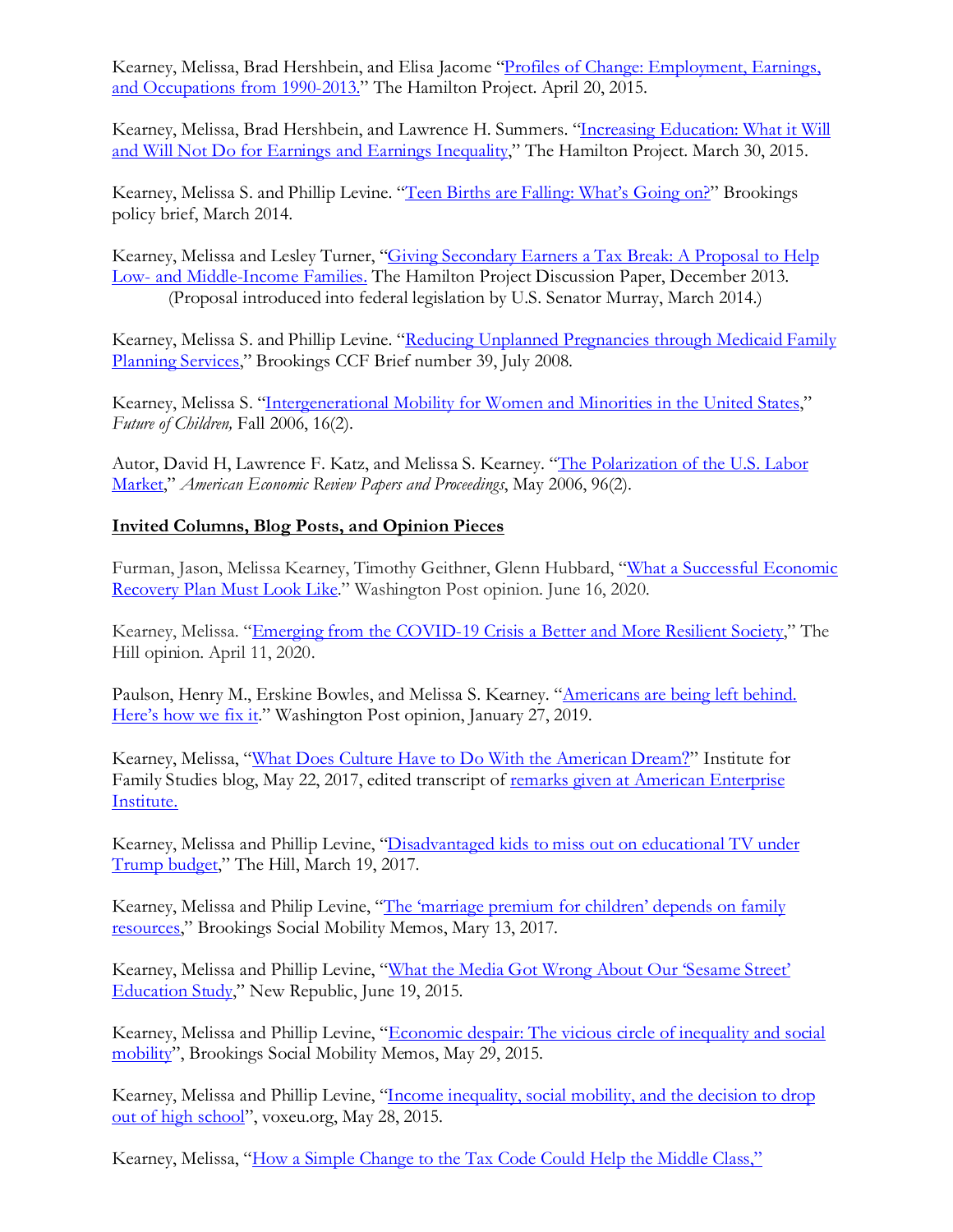### *[Washington Post](https://www.washingtonpost.com/news/storyline/wp/2014/12/24/how-a-simple-change-to-the-tax-code-could-help-the-middle-class/)*, December 24, 2014.

Kearney, Melissa and Phillip Levine, ["Is MTV's 16 and Pregnant 'A Great Form of Birth Control'?"](http://www.huffingtonpost.com/melissa-s-kearney/is-mtvs-16-and-pregnant-a-great-form-of-birth-control_b_4588978.html) Huffingtonpost.com, January 13, 2014.

Rubin, Robert, Roger C. Altman, and Melissa Kearney, ["Making the poor –](https://www.washingtonpost.com/opinions/making-the-poor--and-the-us--poorer-still/2013/12/08/cda50c26-5dd1-11e3-95c2-13623eb2b0e1_story.html?utm_term=.5a75e1c2ac69) and the U.S. – poorer [still,](https://www.washingtonpost.com/opinions/making-the-poor--and-the-us--poorer-still/2013/12/08/cda50c26-5dd1-11e3-95c2-13623eb2b0e1_story.html?utm_term=.5a75e1c2ac69)" Washington Post opinion, December 8, 2013.

Kearney, Melissa and Phillip Levine, ["Forget Plan B: To Fight Teen Childbearing, Focus on](http://www.theatlantic.com/business/archive/2013/05/forget-plan-b-to-fight-teen-pregnancy-focus-on-economic-opportunity/275623/)  [Economic Opportunity,](http://www.theatlantic.com/business/archive/2013/05/forget-plan-b-to-fight-teen-pregnancy-focus-on-economic-opportunity/275623/)" *The Atlantic*, May 8, 2013.

Kearney, Melissa and Phillip Levine, ["Income Inequality, Economic Despair, and Teen](http://www.huffingtonpost.com/phillip-b-levine/teen-pregnancy-income-inequality-_b_1578430.html)  [Childbearing,](http://www.huffingtonpost.com/phillip-b-levine/teen-pregnancy-income-inequality-_b_1578430.html)" Huffingtonpost.com, June 7, 2012.

Guryan, Jonathan, Erik Hurst, and Melissa Kearney, ["Parental Education and Parental Time with](http://www.voxeu.org/article/time-kids-parental-education-and-child-care)  [Children,"](http://www.voxeu.org/article/time-kids-parental-education-and-child-care) voxeu.org, July 5, 2008.

# **Permanent Working Papers**

Autor, David H, Lawrence F. Katz, and Melissa S. Kearney. "Rising Wage Inequality: The Role of [Composition and Prices,](http://www.nber.org/papers/w11628.pdf)" NBER working paper 11628, September 2005

Aizer, Anna, Nora Gordon, and Melissa Kearney, "Exploring the Growth [of the Child SSI Caseload](http://www.nber.org/aging/drc/papers/odrc13-02.pdf)  [in the Context of the Broader Policy and Demographic Landscape,"](http://www.nber.org/aging/drc/papers/odrc13-02.pdf)

- presented at NBER/SSA Disability Research Conference, Washington DC, Oct 2013.

### **Invited Academic Seminar and Conference Presentations**

| $2019 - 2020$ | 2020 ASSA meetings (presenter); University of Pittsburgh, Economics; Georgetown<br>University, McCourt School of Public Policy                                                                                                                         |
|---------------|--------------------------------------------------------------------------------------------------------------------------------------------------------------------------------------------------------------------------------------------------------|
| $2018 - 2019$ | University of Toronto; Columbia University; Princeton University; University of<br>Lugano; University of Milan; NBER Conference on Artificial Intelligence, Toronto<br>(discussant); U.S. Census Bureau; 2019 ASSA meetings (presenter and discussant) |
| $2017 - 2018$ | University of California, Davis; Georgetown University; CEP/IFS conference on<br>Wages, Labour Market Policy and the Safety Net; Utah WBEC (discussant);<br>NBER/SSA seminar                                                                           |
| $2016 - 2017$ | Duke University, Public Policy; Boston University; University of Michigan; APPAM<br>annual meetings; AEA annual meetings (discussant); University of Kentucky;<br>University of Maryland population research center                                    |
| $2015 - 2016$ | George Mason School of Public Policy; Northwestern SESP; Harvard University<br>Inequality Seminar; Brookings Papers on Economic Activity (BPEA); AEA annual<br>meetings (presenter; discussant); APPAM Annual Meeting                                  |
| $2014 - 2015$ | MIT Economics; NY Federal Reserve; University of Houston; University of<br>Berkeley, Demography; APPAM annual meetings                                                                                                                                 |
| $2013 - 2014$ | Stanford University, Economics; UCLA Economics; UC-Santa Barbara; Wharton<br>School, University of Pennsylvania; UT-Austin                                                                                                                             |
| $2012 - 2013$ | Harvard University, Economics; NBER Universities Research Conference;<br>University of Bergen/University College London workshop; Columbia University;                                                                                                 |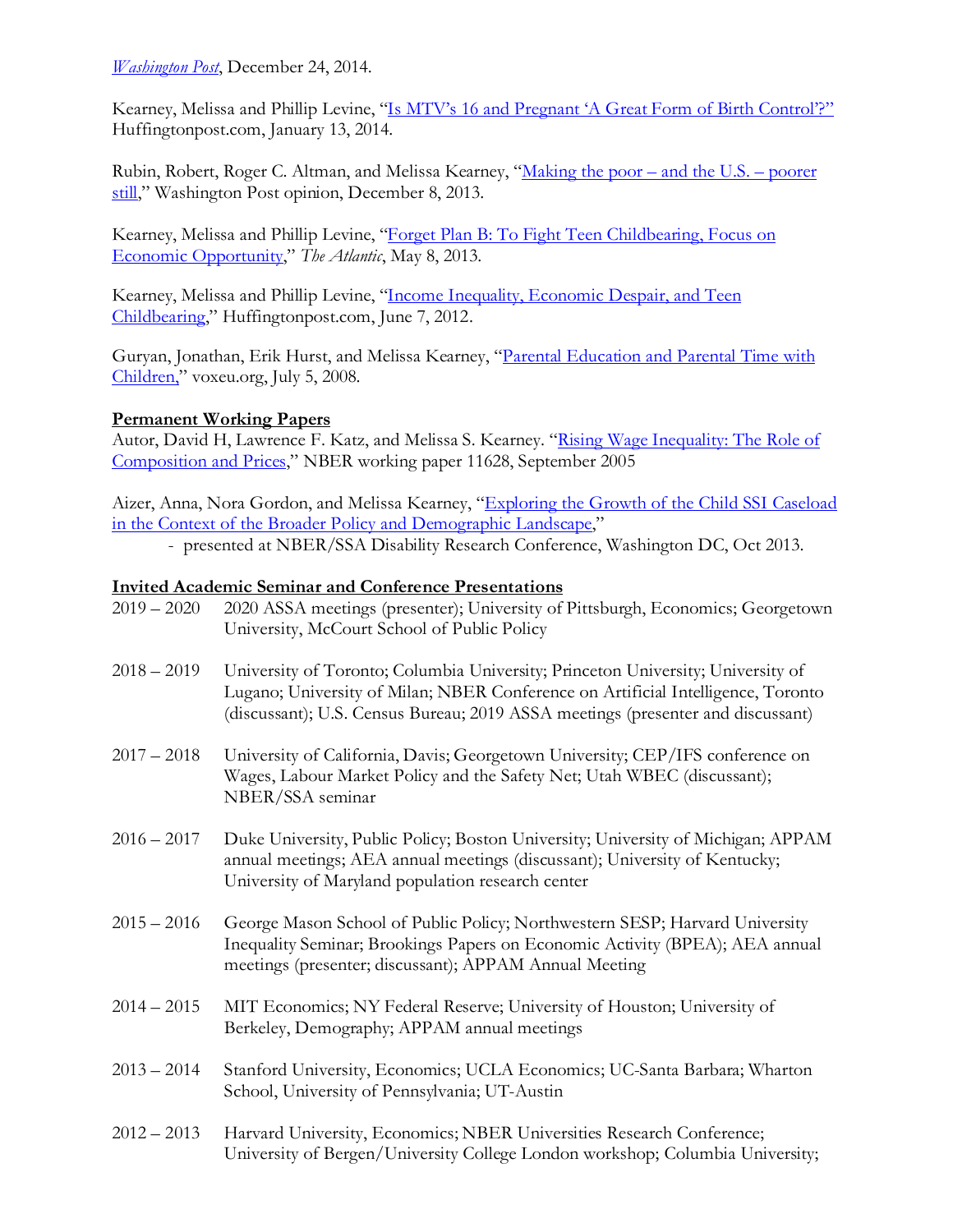Ohio State University; Washington University in St. Louis; APPAM annual meetings (presenter and discussant); AEA annual meetings (discussant); American University School of Public Policy; University of Maryland Center for Children, Relationships, & Culture

- 2011 2012 Georgetown University, Policy; Wharton School, University of Pennsylvania; University of Wisconsin, Institute for Research on Poverty; Northwestern University, Institute for Policy Research; University of Illinois, Institute for Government and Public Affairs; NBER NYC Health Economics seminar, U.S. Dept of Treasury, U.S. Bureau of Labor Statistics
- 2010 2011 Brown University; APPAM annual meetings; AEA Annual Meeting (discussant); University of British Columbia; University of Stavanger (Norway) conference on "Labor Markets, Children, and Families"
- 2009 2010 Syracuse University; Delaware University; Purdue University; UC-Santa Barbara; Clemson University; Federal Trade Commission
- 2008 2009 NBER Targeting Investments in Children; National Poverty Center Census/SIPP research conference (discussant); Southern Economic Association conference (discussant); Notre Dame; Wellesley College; Georgetown University, Economics; UC-Irvine; UC-Davis; University of Michigan
- 2007 2008 NBER Summer Institute 2007, American University, UMBC, AEA Annual Meeting (discussant); Mathematica Policy Research; Academy Health annual conference; Tufts University
- 2006 2007 University of Virginia, Economics; George Washington University; NBER Public Economics Universities Research Conference (discussant); APPAM Annual Conference; RAND Health Policy seminar; American Economic Association (AEA) annual meeting
- 2005 2006 Princeton; Yale; Cornell; Princeton-Brookings *Future of Children* authors conference; *Future of Children* conference on policies to reduce poverty (discussant); Brookings conference on policies to reduce poverty (discussant)
- 2004 2005 NBER Summer Institute 2004; Brookings Institution; Federal Reserve Bank of Chicago; Association for Public Policy Analysis and Management (APPAM) Annual Conference; Econometric Society Annual Meeting; University of Maryland; Federal Reserve Board of Governors; Heinz School of Public Policy at Carnegie Mellon; St. Louis Federal Reserve Bank; Northwestern University Kellogg School of Management; Econometric Society Annual Meeting (discussant)
- 2003 2004 NBER Summer Institute 2003; Fundacion Ramon Areces, Madrid, Spain; University of Chicago GSB
- 2002 2003 NBER Summer Institute 2002; National Tax Association Annual Conference; University of Chicago; University of New Hampshire; Dartmouth College; Federal Reserve Bank of Boston
- 2001- 2002 Massachusetts Institute of Technology; Princeton; Brown; Wellesley College

#### **Invited Policy presentations, Public presentations, and Keynote addresses**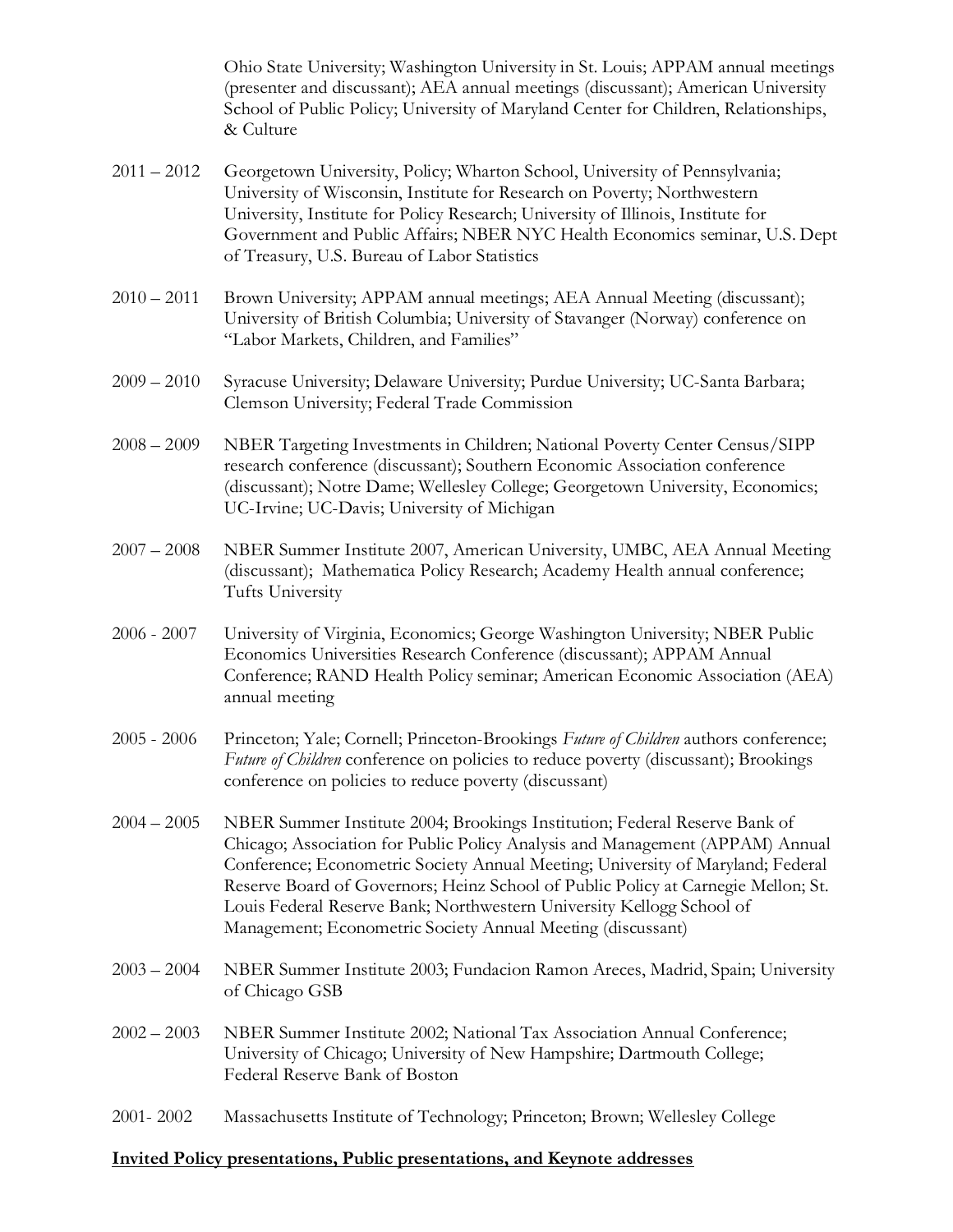- FixUs, Committee for a Responsible Federal Budget, "Economic Factors & Policy Solutions," (Panel) Washington DC January 2020
- Foreign Affairs, Council on Foreign Relations, "The Global Economy in an Age of Populism," (Panel) Washington, DC, November 2019
- Aspen Ideas Festival 2019, "A Path Forward on Economic Prosperity," Aspen CO June 2019: <https://www.aspenideas.org/sessions/a-path-forward-on-economic-policy>
- Federal Reserve Community Development Research Conference, May 2019, "Emerging Labor Market and Education Trends Reshaping Pathways to the Middle Class"
- Alpine Population Conference, Ski-note Speaker, LaThuile, Italy, Jan 2019, "Family structure in the U.S."
- Inforum at UMD, annual meeting, "Explaining the decline in U.S. Employment," Dec 2018
- Hurst lecture series, "Creating Economic Opportunity for More Americans," Aspen CO Aug 2018: <https://www.aspeninstitute.org/events/hurst-lecture-series-esg-panel/>
- Congressional Budget Office Technical Advisory Panel, "Explaining the recent decline in U.S. employment," September 2018
- US Social Security Administration, "Explaining the recent decline in U.S. Employment," May 2018
- Aspen Ideas Festival 2016, "Inclusive Capitalism," Aspen CO June 2016: [https://www.aspenideas.org/session/deep-dive-why-inclusive-capitalism-critical-our](https://www.aspenideas.org/session/deep-dive-why-inclusive-capitalism-critical-our-economic-success)[economic-success](https://www.aspenideas.org/session/deep-dive-why-inclusive-capitalism-critical-our-economic-success)
- American Economic Institute, "Improving Economic Opportunity in America," March 2017, discussion of work by Raj Chetty:

[http://www.aei.org/events/improving-economic-opportunity-in-america-a-discussion](http://www.aei.org/events/improving-economic-opportunity-in-america-a-discussion-with-raj-chetty/)[with-raj-chetty/](http://www.aei.org/events/improving-economic-opportunity-in-america-a-discussion-with-raj-chetty/)

- Inforum at UMD, annual meeting, "Income Inequality and Social Mobility," Dec 2015
- U.S. Congressional Testimony, Joint Economic Committee, **"**Income Inequality in the United States" January 16, 2014.
- Administration for Children and Families' (ACF) 16<sup>th</sup> Annual Welfare Research and Evaluation Conference (WREC), U.S. Department of Health and Human Services, May 2013.
- RAND Behavioral Finance Forum, May 2013.
- Brookings Institution conference on unintenteded pregnancy, "Abortion in America," 2006
- Institute for Policy Research (IPR) at Northwestern, Policy Briefing, "The Evolution of the Social Safety Net: Change for the Better?" 2005
- American Enterprise Institute, "Does SSI Enduringly Reduce Child Poverty," 2005

# **Sponsored Research**

"The Decline in U.S. Labor Force Participation: A Review of the Evidence"

Funding Source: Smith Richardson Foundation Award Amount: \$139,527

Award Duration: July 1, 2016-June 30, 2017

"Randomized Evaluation of a Community College Intervention Designed to Increase Persistence and Completion"

Funding Source: NIH #1R21HD081399-01A1 (Prime award to University of Notre Dame) Award Amount: \$97,751 to the University of Maryland Award Duration: April 1, 2015-March 31, 2017

"The Lasting Effect of Sesame Street on Children's Development: Lessons for Early Childhood Interventions"

Funding Source: Spencer Foundation Award Amount and Duration: \$49,084.50 over one year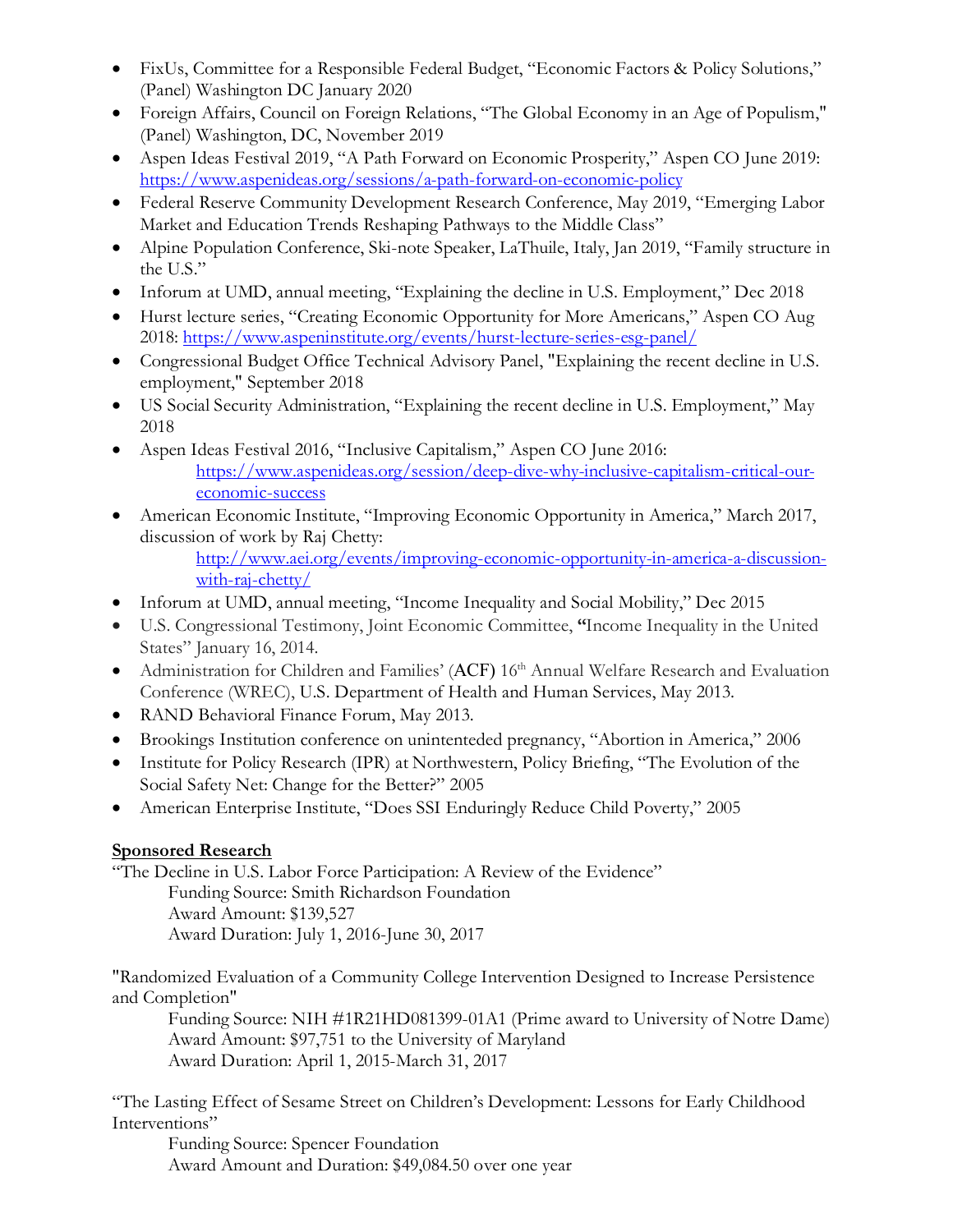Term: April 1, 2015 - May 31, 2016

"Exploring the Growth of the Child SSI Caseload in the Context of the Broader Policy and Demographic Landscape" (co-PI with Anna Aizer and Nora Gordon) Funding Source: NBER Disability Research Center, Project NB13-02 Award Amount and Duration: \$122,754 over 1 year Grant dates: August 1, 2012 - July 31, 2013

"Income Inequality and Educational Attainment" (co-PI with Phillip Levine) Funding Source: Smith Richardson Foundation Award Amount and Duration: \$50,000 over 1 year Start Date: September 2012

"Explaining Trends in Teen Birth Rates" Childbearing (co-PI with Phillip Levine) Funding Source: National Campaign to Prevent Teen and Unplanned Pregnancy Award Amount and Duration: \$96,000 over 1 year Completion Date: August 2011

"Family Planning Waivers and Teen Fertility" (co-PI with Phillip Levine) Funding Source: National Institute of Child Health and Human Development Award Amount and Duration: \$137,000 over 2 years Completion Date: April 2009

"The impact of Child SSI Enrollment" (co-PI with Mark Duggan) Funding Source: National Institute of Child Health and Human Development Award Amount and Duration: \$140,000 over 2 years Completion Date: June 2007

# **Fellowships, Prizes, Awards**

University of Maryland Population Center Seed Grants, 2016, 2012 University of Maryland Graduate Research Board research support and salary award, 2008 Vernon Memorial Prize for best paper in Journal of Policy Analysis and Management, 2007 Brookings Institution Andrew W. Mellon Foundation Early Career Fellowship, 2004 National Tax Association Outstanding Dissertation Award, Honorable Mention, 2002 MIT Department of Economics Fellowship, 1998-2002 National Science Foundation Graduate Research Fellowship, 1998-2001 Harry S. Truman Scholar, 1995 National Coca-Cola Scholar, 1992

# **Reviewing Activities for Journals**

*American Economic Review; AEJ - Economic Policy; AEJ - Applied Economics; AEJ – Macroeconomics; B.E. Journal of Economic Analysis and Policy, Demography, Economic Letters; Health Economics; Journal of Human Resources, Journal of Labor Economics, Journal of Marriage and Family, Journal of Policy Analysis and Management*, *Journal of Population Economics, Journal of Public Economics*, *Journal of Southern Economics*, *Labour Economics, National Tax Journal, Public Finance Review, Quarterly Journal of Economics, Review of Economics and Statistics; Review of Economics Studies* 

- Recognized for "Excellence in Refereeing" for the *American Economic Review, 2009*

# **Teaching**

At University of Maryland – Public Economics (graduate), Public Finance and Public Policy (undergraduate), Intermediate Microeconomic Analysis (undergraduate), Honors Thesis Workshop

- Dept of Economics Graduate Teaching Award: 2008, 2011, 2016
- Dept of Economics Undergraduate Teaching Award: 2012, 2013, 2015, 2016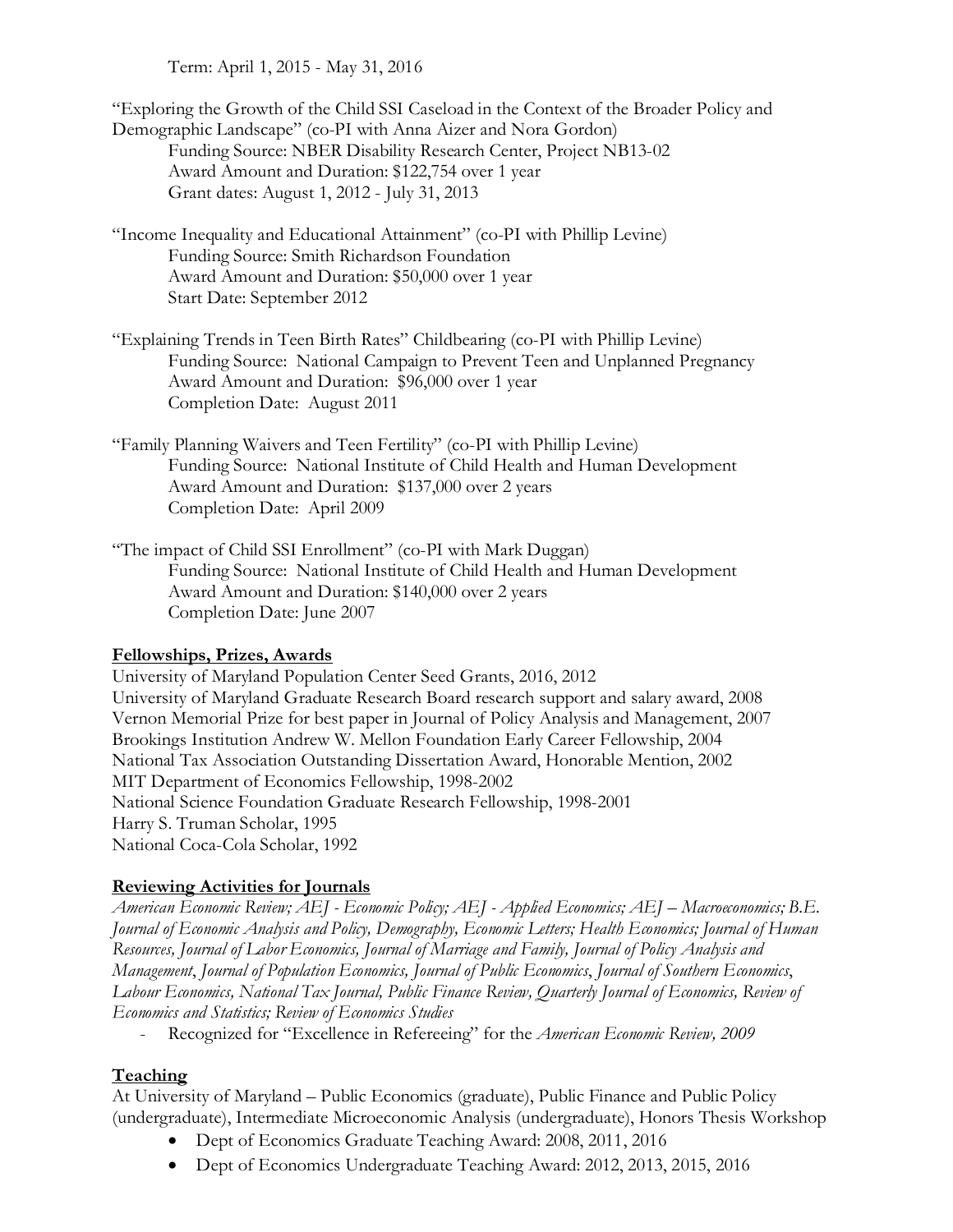At Wellesley College (all undergraduate) - Econometrics; Intermediate Microeconomics; Economic Analysis of Social Policy

### **PhD Research Advising,** *Completed, with first job placement*

Cody Tuttle, 2020, University of Texas, Austin (committee chair) Fernando Saltiel, 2019, McGill University Thomas Hegland, 2019, Health Care Analytics Heath Witzen, 2019, Consumer Finance Protection Bureau Riley Wilson, 2018, Brigham Young University (committee chair) Lucas Davis, 2018, U.S. Department of Treasury, Office of Tax Analysis (committee chair) Stephanie Rennane, 2016, RAND (committee chair) Filippos Petroulakis, 2015, European Central Bank (committee chair) Tara Kaul, 2014, 3ie Lisa Dettling, 2013, Federal Reserve Board of Governors (committee chair) Timothy Moore, 2012, George Washington University (committee chair) Gabriel Lara Ibarra, 2011, IMPAQ international, LLC (committee chair) Juan Diego Bonilla, 2011, University of Sao Paolo, Brazil Seth Freedman, 2010, RWJ Scholar in Health Policy at Michigan Lingsheng Meng, 2010 Tsinghua University Keith Kranker, 2010, Mathematica Policy Research Craig Garthwaite, 2009, Kellogg, Northwestern University Tamara Hayford, 2009, Congressional Budget Office Melissa Powell McInerney, 2008, College of William and Mary Melinda Sandler, 2008, North Carolina State University Perry Singleton, 2007, Syracuse University

# **University of Maryland service**

Economics Department: Undergraduate Teaching Committee, 2019-2020 Executive committee, 2011-12, 2012-13, 2015-16, 2016-17 Junior Recruiting, committee member 2007-8, 2009-10, 2011-12, 2015-present Salary committee, 2012-13, 2019-present Graduate Student Admissions, committee member, 2009-10, 2010-11, 2012-13

Campus-wide:

Member, BSOS College PCC Committee, 2019-2020 Dean's representative for Dissertation Defenses (Sociology 2011, 2013; Policy School 2012) Maryland Population Research Center, Executive Committee, 2009-2011, 2015-16 National Scholarship office, student interview preparation, 2007-2011 Search Committee, African American Studies Department Public Policy Faculty Search 2007-8 Selection Committee, UMD BSOS George Phillips Award 2007-8

# **Professional Service**

- American Economic Association, Executive Committee Member (elected) 2020 present
- National Tax Assocation, Dissertation award committee, 2020
- SOLE program committee, 2019
- Member of the Poverty and Tax Policy Network of the Collaborative of Poverty Centers, 2018-
- National Campaign to Prevent Teen Pregnancy Research Advisory Council, 2006-2018
- CSWEP mentor, 2014; mid-career mentor, 2019
- Association of Public Policy and Management (APPAM) Policy Council, 2009-2012; Dissertation prize committee (\*denotes chair), 2009-10, 2010-11\*, 2011-12, 2012-13\*; program